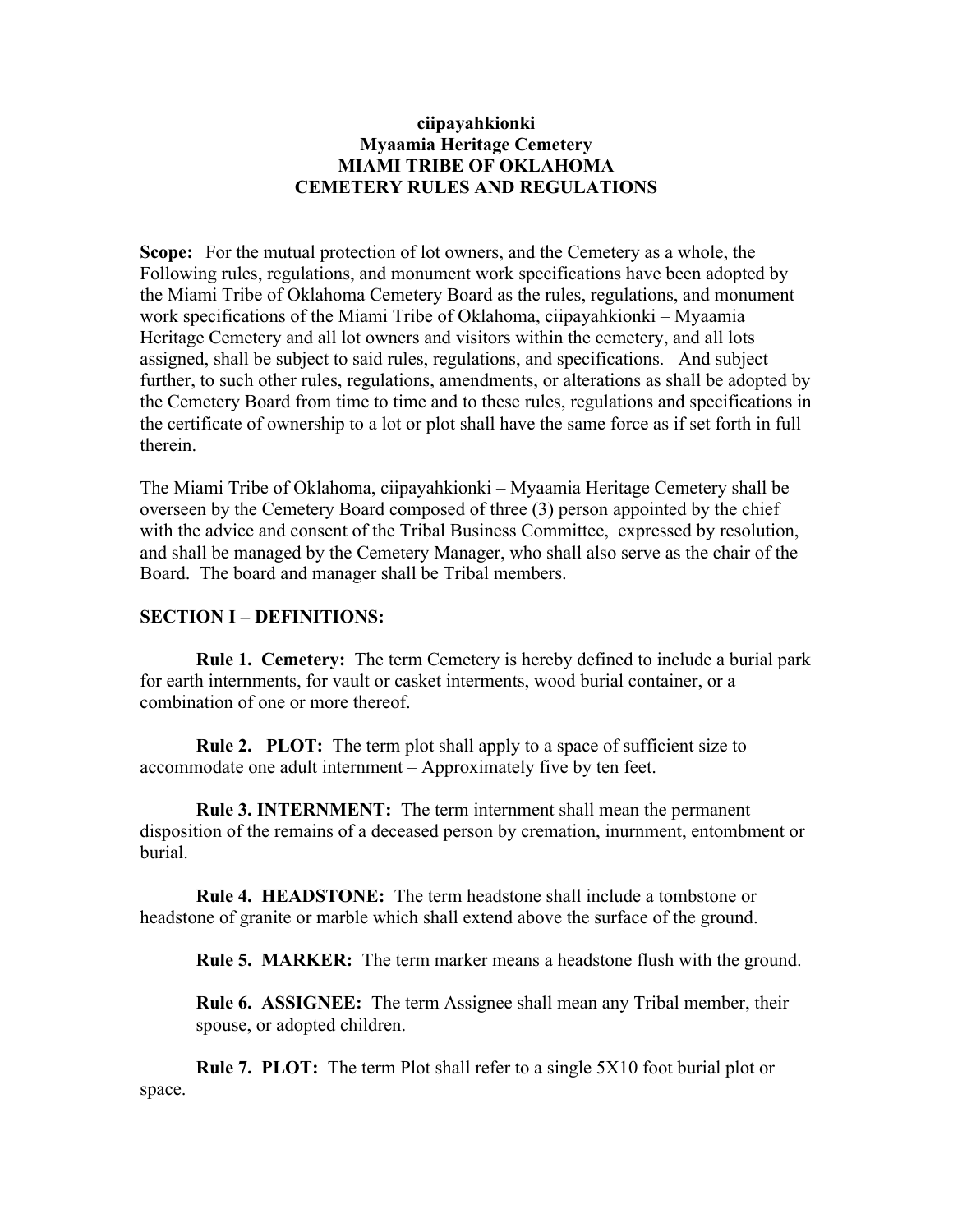**Rule 8. MANAGEMENT:** The term Management shall apply to the person or persons duly appointed by the Miami Tribe of Oklahoma, for the purpose of conducting and administering the Cemetery.

**Rule 9. CEMETERY OFFICE.** The term Cemetery Office shall mean the main office for the ciipayahkionki – Myaamia Heritage Cemetery as maintained in the Miami Tribe's Office of Vital Records.

### **SECTION II – GENERAL RULES:**

The Miami Tribe of Oklahoma Cemetery Board is an administrative organization appointed by the Business Committee and duly organized and existing under the laws of the Miami Tribe of Oklahoma. The Miami Tribe owns and operates the ciipayahkionki – Myaamia Heritage Cemetery in accordance with the laws of the Miami Tribe of Oklahoma. The Tribe reserves the right to refuse admission to the Cemetery and to refuse the use of any of the facilities of the Cemetery at any time to any person or persons whom the management may deem objectionable to the best interests of the Cemetery.

Rule 1. The Cemetery shall be open to Tribal members and their spouses during all daylight hours, and obtain access after hours by appointment with the Cemetery Manager. The Cemetery will be open to the public by request of the Cemetery Manager.

Rule 2. Non-working holidays for the Nation and Cemetery staff, include New Year's Day, Little Tuttle Day, Presidents Day, Good Friday, Memorial Day, Independence Day, Labor Day, Indian Day, Miami Removal Day, Veterans' Day, Thanksgiving Day, Day following Thanksgiving Day, Christmas Eve and Christmas Day.

Rule 3. Employees of the Cemetery are not permitted to do any work for Plot owners or visitors except upon orders of the Management, and they are required to be civil and courteous to everyone entering the Cemetery.

Rule 4. Cemetery Plots are supplied to any eligible assignee which shall be a Tribal member, their spouse or any adopted children, at no charge. The family of the deceased is responsible for arranging the opening and closing of a grave and are responsible for any related expenses. The family of the deceased must obtain a burial permit from the Cemetery Office prior to opening the grave. Local backhoe services are listed in the telephone directories. A family may hand did a grave(s) but must abide by the rules of length, width, and depth and must seek the approval of the Cemetery Manager in advance to make certain the grave conforms to requirements.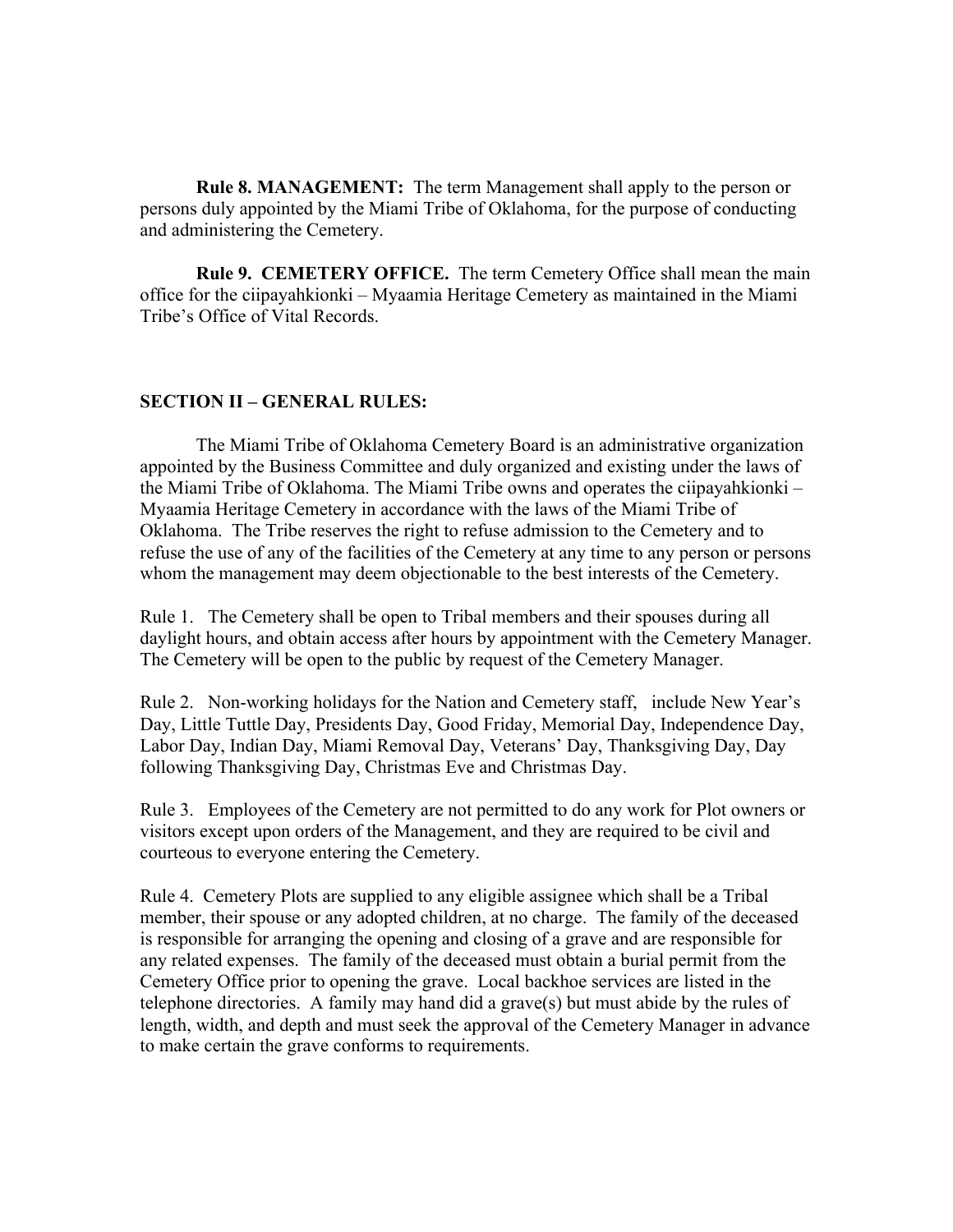Cemetery Plot Assignments: All Tribal members may choose plots for themselves, Spouse and minor children. At the time the plots are reserved, they must declare who will lie in each of the plots they have chosen. Within six months of when a minor child reaches the age of eighteen, they must notify the Tribe, in writing, if they wish to keep the plot that was previously chosen for them. If they do not wish to keep the plot, it will revert back to the tribe. Any non-member/s who are the parent/s of an adopted Miami child may choose plot/s for the child and themselves.

 Rule 5. Persons within the Cemetery shall only use the driveways and the walking paths. It is requested that on one walk upon or across plots while on the Cemetery's premises. The Cemetery expressly disclaims liability for any injuries sustained by anyone visiting the cemetery.

 Rule 6. All persons are strictly prohibited from picking flowers (wild or cultivated), breaking or injuring any tree, shrub, or plant, or from writing upon, defacing, or injuring any monument, fence or other structure within the Cemetery grounds.

 Rule 7. The cemetery road entering and circling the arbor is for the hearse and family cars, or vehicles carrying elders or disabled individuals. All visitors are requested to park in the area designated outside the cemetery boundary. Motor cars and vehicles must be kept under complete control at all times. Motor cars must not be left with the engine running and the emergency brakes must be set when the drive is not in his seat. No horns sounded within the Cemetery.

Rule 8. The following is prohibited:

- a. Driving motor cars or other vehicles through the gates, or in the Cemetery, at excessive speeds.
- b. Driving any motor car, vehicle, or animal across or upon any grave, plot, lawn or parking or leaving the same thereon.
- c. Firearms; No one shall bring, display or discharge any firearms (including black powder) on the cemetery grounds. Firearms are permitted for military escort accompanying a Veteran's funeral or attending a memorial service, police officers and the cemetery staff, which make use of, to stop and rid animals from digging into grave site, causing damage to the grounds or threating harm and/or injury.

 Rule 9. No bicycles or motorcycles will be admitted to the Cemetery except such as may be in attendance at funerals or on business.

 Rule 10. Children under fifteen years of age are not permitted within the Cemetery, or its buildings, unless accompanied by proper persons to take care of them.

 Rule 11. The permanent arbor constructed in the center of the cemetery is for specific use by tribal members for any need associated with the cemetery including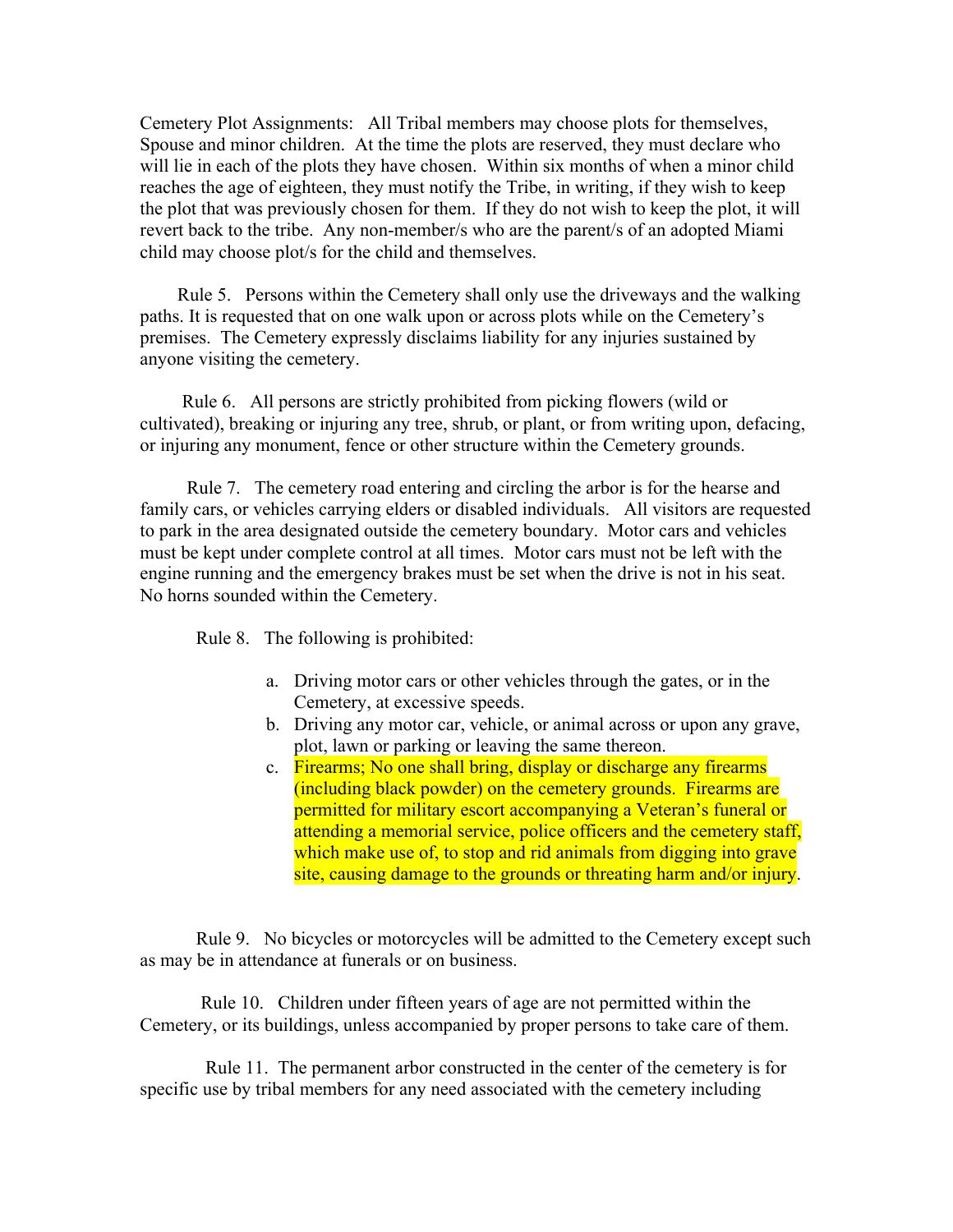funerals, memorial gatherings, and cemetery visits and should be used respectfully at all times. Tribal members desiring to use the arbor for funeral services must schedule the arbor for this purpose with the Cemetery Manager to guarantee availability. Smoking is allowed, however, care must be given to avoid damage to the arbor roof, flowers, scrubs, etc and there shall be no dumping of ashes on or near the arbor. Open burning is banned from any part of the cemetery grounds, with the exception of burning done by the cemetery staff in maintaining and clearing the grounds.

 Rule 12. Placing or significant objects upon graves is permissible, however removal of other than natural items – tobacco, cedar boughs, corn stalks, sweet grass braids, bundles of plants/herbs, etc., will be the responsibility of the family. Items, other than natural, that is left until such are ruined by the elements or interfere with the care and/or maintenance of the grounds will be removed and disposed of by the Cemetery Manager.

 Rule 13. It is of the utmost importance that there shall be strict observance of the proprieties in the Cemetery. Hence, all persons within the Cemetery shall avoid conduct unbecoming a sacred place and observe the following:

- a. kwihsitawi: visitors will be Respectful at all times;
- b. visitors will exhibit proper conduct at all times;

 Rule 14. It is the duty of the Management to see that the Rules and Regulations are complied with, and it is his duty to see that order is maintained, and to protect and promote the best interests of the Cemetery. To that end, he is authorized to make temporary additional rules which may be needed, from time to time, to meet emergencies which are not covered by these Rules and regulations.

 Rule 15. Special cases may arise in which the literal enforcement of a rule may impose unnecessary hardship. The Cemetery Board, therefore, reserves the right to make exceptions, suspensions, or modifications of any of these Rules and Regulations, without notice, when in the judgment of the Management such action appears necessary; and such temporary exception, suspension, or modification shall in no way be construed as affecting the general application of such Rules and Regulations.

 Rule 16. The Cemetery Board hereby expressly reserves the right to adopt additional Rules and Regulations, or to amend, alter, or repeal any rule, regulation, article, section, paragraph, or sentence in the Rules and Regulations, at any time, and without notice.

#### **SECTION III – PLOTS AND PLOTS ASSIGNEES:**

 Rule1. Persons desiring to apply for plots assignments should visit the Miami Tribal Headquarters, Office of Vital Records where the Management will aid them in making a selection and will issue the appropriate documentation describing the plot/s reserved.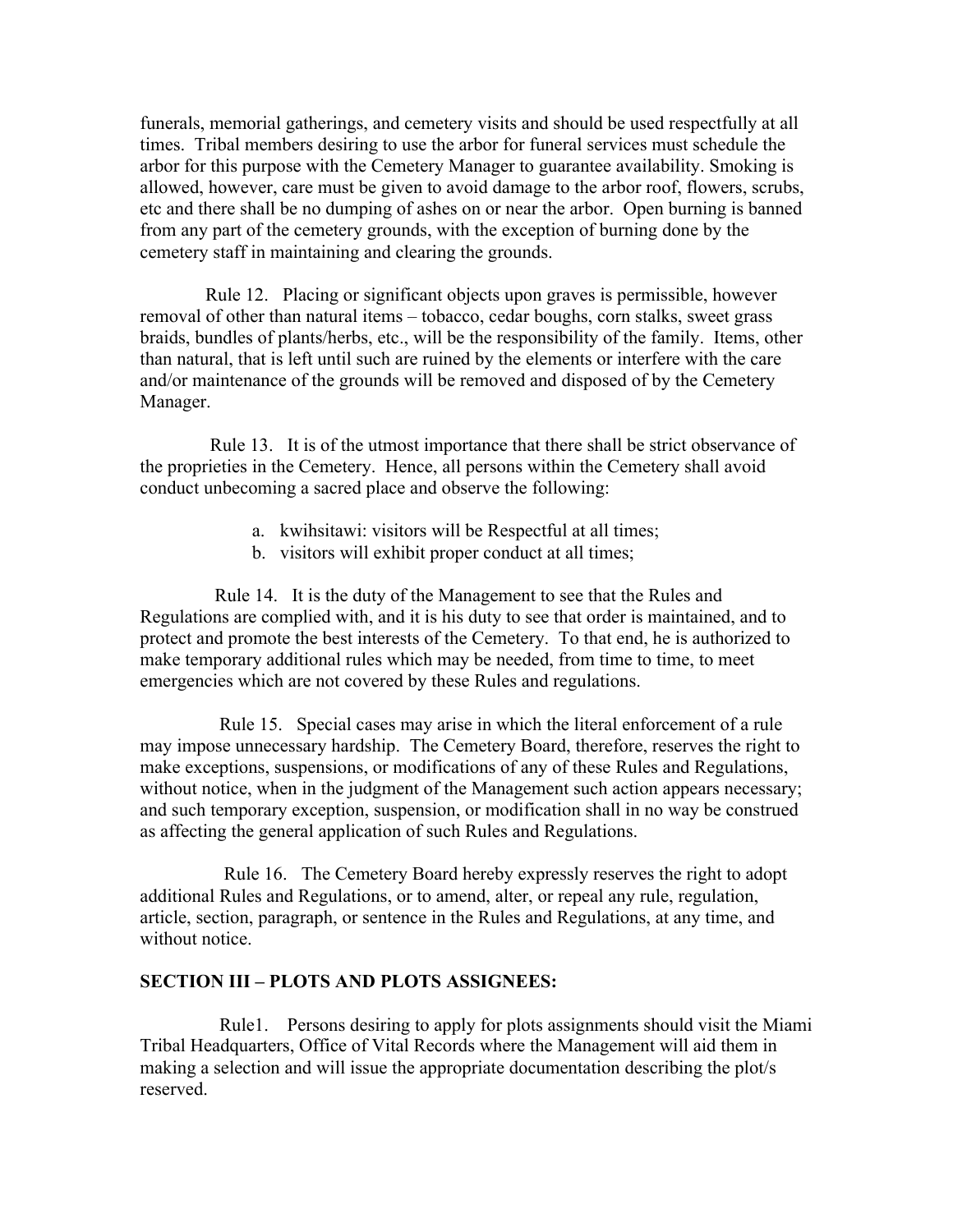Rule 2. Plot size will be approximately five by ten feet. A single plot may be subdivided in the following manner only:

- a. division of one plot into two plots for burial of two cremated individuals;
- b. division of one plot into two plots for burial of infants.

 Rule 3. No plot shall be used for any purpose than for the burial of the human dead.

 Rule 4. No easement of right of internment is granted to any plot assignee in any road, drive, alley, or walk within the Cemetery but such road, drive, alley or walk may be used as a means of access to the Cemetery or buildings, as long as Management devotes it to that purpose.

 Rule 5. The right to enlarge, reduce, replant, or change the boundaries or grading of the Cemetery, or a section or sections thereof, form time to time, including the right to modify or change the locations of, or remove or re-grade roads, drives, or walks, or any part thereof, is hereby reserved. The right to lay, maintain, and operate, or later or change pipelines of gutters for sprinkling systems, drainage, etc., is also expressly reserved, as well as the right to use Cemetery property, not assigned to an individual, for cemetery purposes, including internment of the dead, or for anything necessary, incidental or convenient thereto. The Cemetery Management reserves to itself and to those lawfully entitled thereto, a perpetual right to ingress and egress over plots for the purpose of passing to and from other plots.

 Rule 6. Description of plots will be kept on file in the Office of Vital Records for the Miami Tribe of Oklahoma.

Rule 7. No plots shall be filled above the established grade level.

 Rule 8. The Management will take all reasonable precautions to protect plot assignees and the rights of plot assignees within the Cemetery from loss or damage, but the Cemetery distinctly disclaims all responsibility for loss or damage from causes beyond its reasonable control, and especially from damage caused by the elements, an act of God, common enemy, thieves, vandals, strikers, malicious mischief makers, explosions, unavoidable accidents, invasions, insurrections, riots, or order of any military or civil authority, whether the damage be direct or collateral, other than as herein provided. As this cemetery is located on Tribal Trust Land it is under the protection of the Miami Tribal Police and Court, and Bureau of Indian Affairs. Any violation of the Tribal or Federal Law will be tried according to appropriate jurisdiction per violation.

 Rule 9. It is the duty of the plot assignees to notify the Management of any change in his Post Office address.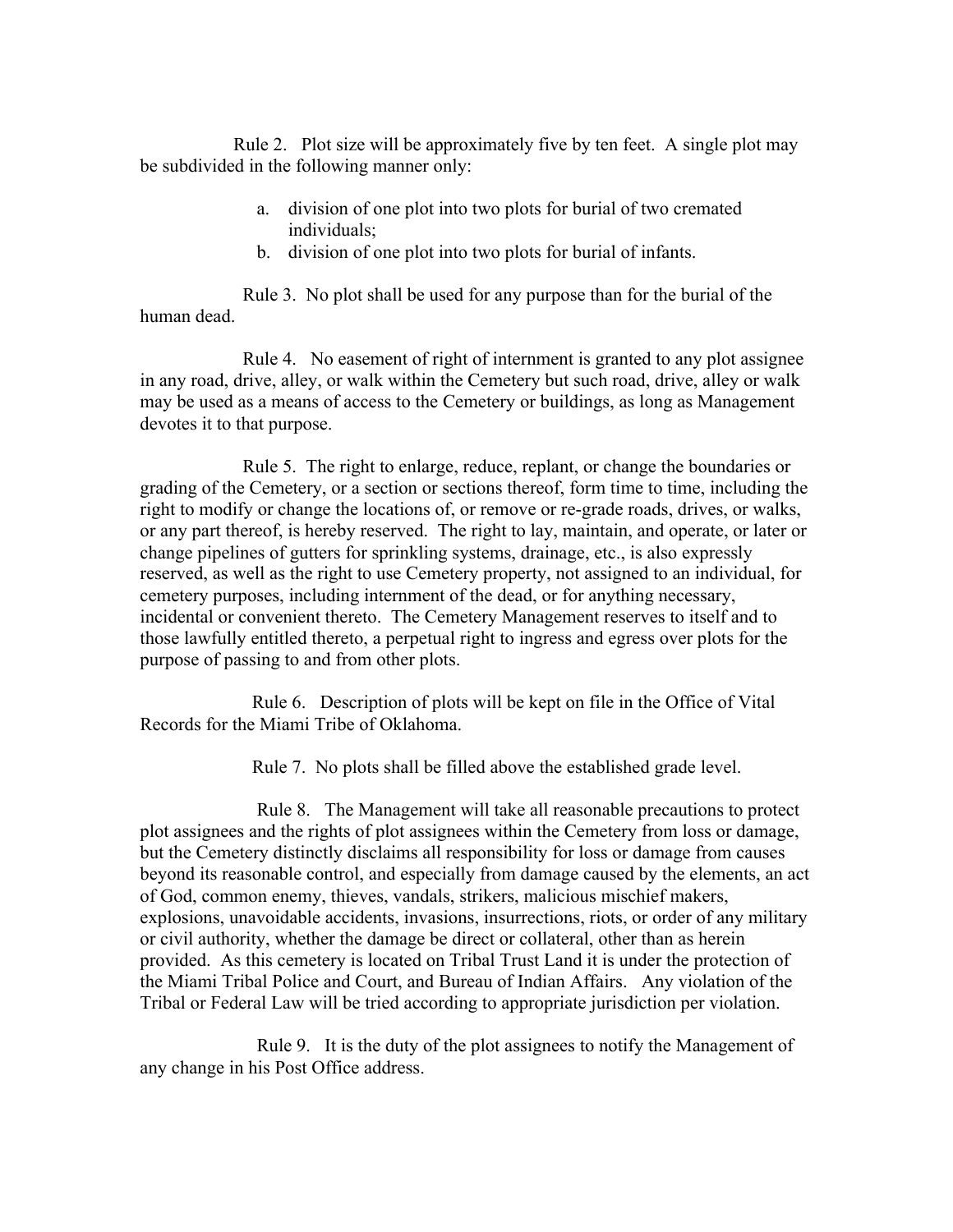The instrument of conveyance of these Rules and Regulations, and any amendments thereto, constitute the sole agreement between the Cemetery Management and the plot assignee. The statement of any employee or agent unless confirmed in writing by the Management, shall in no way bind the Cemetery Management.

## **SECTION IV – CARE OF PLOTS:**

Rule 1. The general care assumed by the Cemetery Management includes the cutting and sprinkling of the grass as reasonable intervals, the raking and cleaning of the grounds and the pruning of shrubs and trees that may be place by the Management.

Rule 2. The general care assumed by the Cemetery Management shall in no case mean the maintenance, repair, or replacement of any monument, placed on the plots; nor the doing of any special or unusual work in the Cemetery, including work caused by the impoverishment of the soil; nor does is mean the reconstruction of any marble or granite work on any plot; or any portion thereof, in the Cemetery – caused by the elements, and act of God, common enemy, thieves, vandals, strikers, malicious mischief makers, explosions, unavoidable accidents, invasions, insurrections, riots, or by order of any military or civil authority, whether the damage be direct or collateral, other than as herein provided.

Rule 3. Plot assignees desiring to care for their plots themselves may arrange to do so by submitting such desire by letter to the Cemetery Management. Plot care by assignees must meet Cemetery standards. Cemetery Management reserves the right to notify plot assignees of any unkempt plot and any such notification will then be followed be resumed maintenance care by the Cemetery Management.

### **SECTION V – CORRECTION OF ERRORS:**

Rule 1. The Cemetery Management reserves, and shall have, the right to correct any errors that may be made by it – either in making internments, disinterment, or removals, or in the description, in lieu thereof for other internment plot and similar location as far as possible, or as may be selected by the Management. In the event such error shall involve the internment of the remains of any person in such property, the Cemetery Management reserves and shall have, the right to remove or transfer such remains to a plot in a similar location.

### **SECTION VI – INTERMENTS:**

Rule 1. Burials may take place on any day and time that the family so chooses, and/or when the family is able to arrange for the opening and closing of the grave by a recognized backhoe operator (experienced in grave digging) or thru the funeral service as approved by the cemetery manager. The Cemetery Manager must be contacted and present for every grave opening/burial. Graves opened must be closed on the same day during daylight hours. The Miami Tribe of Oklahoma or the Cemetery Board is not responsible for opening graves.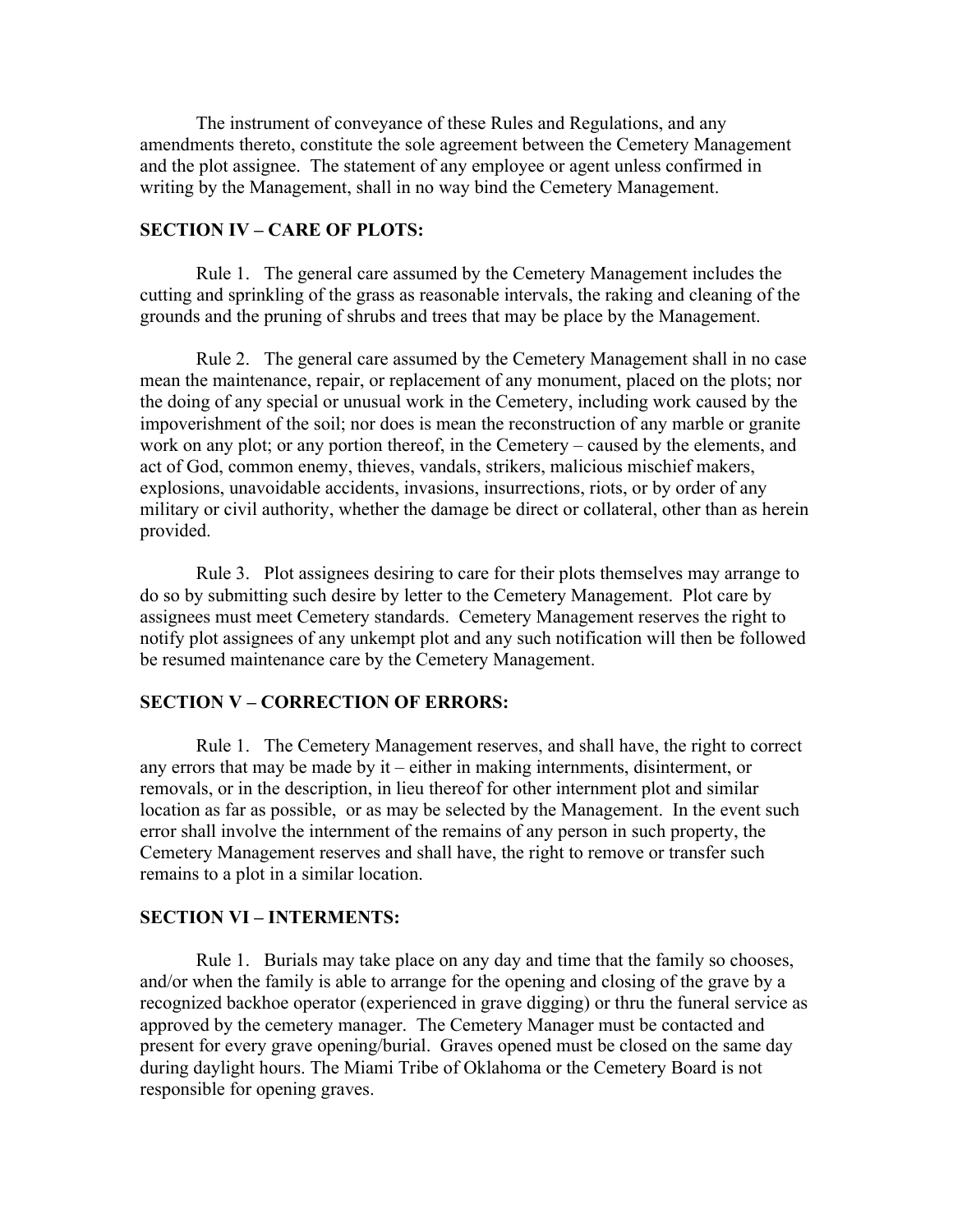Rule 2. All funerals, on entering the Cemetery, shall be under the charge of the Cemetery Management, who shall be present.

Rule 3. Once a casket containing a body is within the confines of the Cemetery, no Funeral Director, nor his embalmer, assistant, employee, or agent shall be permitted to open the casket or to touch the body without the consent of the legal representative of the deceased or by an order signed by a court of competent jurisdiction.

Rule 4. All orders for internments must be signed by the plot assignee or his legal representative. However, when this is impossible because such person is absent or does not exist, the Business Committee of the Miami Tribe of Oklahoma may appoint an internment representative for the purpose of burial in the Cemetery.

Rule 5. Plot assignee shall not allow internments in their plots in return of remuneration of any kind.

Rule 6. No internment of two of more bodies shall be made in one grave except in the following:

- a. two urns holding ashes of cremated individuals;
- b. division of one plot for separate burial of two infants or a single burial of one casket with two infants;
- c. a single casket with a mother and child or father and child.

 Rule 7. The Cemetery shall allow for disinterment only by order of a Court of competent jurisdiction through a certified copy of such order filed with Management. Then Cemetery shall not be responsible for performing the disinterment and /or shall not be responsible for any costs associated with disinterment.

Rule 8. Burial depth of human remains shall be as follows:

- a. casket burial with a liner/vault, 6 feet deep;
- b. casket burial without a liner/vault, 9 feet deep;
- c. other container (cedar box, urn, etc), 36" of earth on top of container;
- d. traditional burials must receive approval from the Cemetery Board prior to interment. (If approved non casket burials must be 12 feet deep.)

 Rule 9. The Family of the deceased is responsible for all charges related to a burial. The Miami Tribe of Oklahoma provides a burial plot to all Tribal members, and to the spouse or adopted children of a Tribal Member.

Rule 10. Arrangements for the payment of any and all indebtedness due the Cemetery, or a plot assignee, due to damage to the cemetery, other plots, headstone, monuments, etc which occur during an interment/burial must be made within 30 days of damage assessment report. Arrangements should be made through the Cemetery Manager or Clerk in the Office of Vital Records.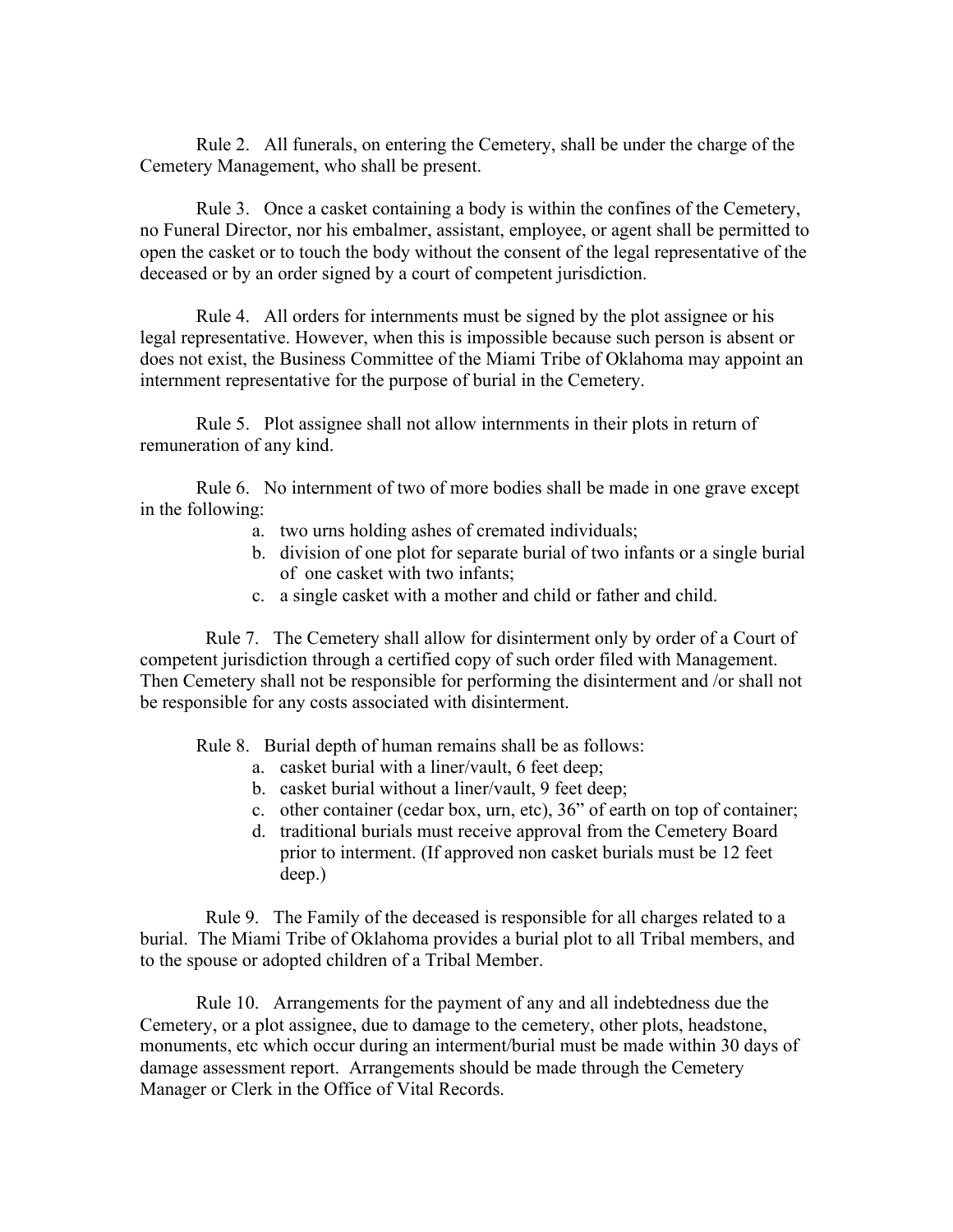Rule 11. No burial will take place without validation of plot assignment.

 Rule 12. The right is reserved by the Cemetery Management it insist upon at least 12 hours notice prior to any interment, and at least one week's notice prior to any disinterment or removal.

 Rule 13. Besides being subject to the Rules and Regulations, all interments, disinterment or removals are subject to the orders and laws of the properly constituted Tribal authorities.

 Rule 14. The Cemetery Management will not be responsible for any order given by telephone, or for any mistake occurring from lack of precise and proper instructions as to the particular plot, or location of plot where interment is desired.

 Rule 15. The Cemetery Management will not be responsible or liable for the interment permit nor for the identity of the person sought to be interred.

## **SECTION VII – PLANTS AND SHRUBS:**

 Rule 1. The Cemetery Management will undertake to maintain, as may be practicable, the planning of flowers, trees and shrubs, to preserve maintain landscape features.

 Rule 2. There shall be no individual beds of shrubbery or flowers allowed on the grounds except by special permission of the Miami Tribe of Oklahoma's Cemetery Board. Application must be submitted in conjunction with Assignee's desire to care for plot (Section IV, Rule 3) and shall be accompanied by a scaled sketch of the proposed planting, indicating the position and the manes of the plants suggested, with a plan for the care of the plot and plants,

 Rule 3. Decorating of graves is allowed. Decorations will be left a reasonable amount of time then removed and disposed of at the discretion of Cemetery Management. Cemetery Management is not responsible for the accepting delivery or placement of flowers or decorations.

 Rule 4. The digging of holes, mutilating, or disturbing the turf upon any plot is strictly prohibited without the written permission of the Cemetery Manager.

 Rule 5. The Management shall have the authority to remove all floral designs, flowers, weeds, trees, shrubs, plants, or herbage of any kind from the Cemetery as soon, in the judgment of the Management, they have become unsightly, dangerous, detrimental, diseased, or when they do not conform to the standard maintained.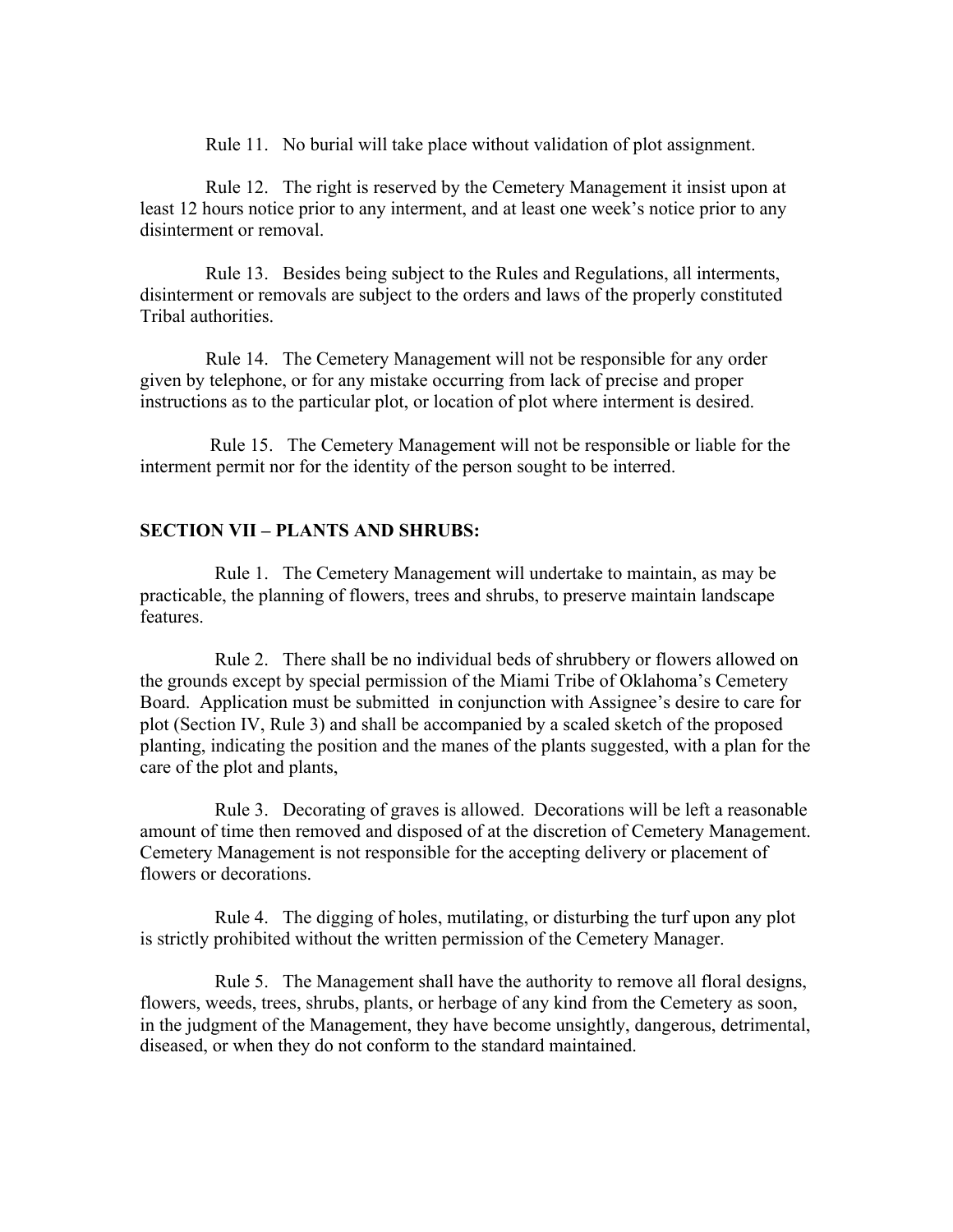Rule 6. The Cemetery Management shall not be liable for floral pieces, baskets, or frames in which, or to which, such floral pieces are attached beyond the acceptance of such floral pieces for Cemetery services held in the Cemetery.

 Rule 7. The Management shall not be responsible for frozen plants or herbage of any kind, or for plantings damaged by the elements, thieves, vandals, or by other causes beyond its control.

 Rule 8. The Cemetery Management reserves the right to prevent the removal of any flowers, floral designs, trees, shrubs, plants or herbage of any kind unless the Management gives consent.

#### **SECTION VIII – SPECIFICATIONS FOR HEADSTONES:**

Headstones and Markers shall be made of rock, concrete, granite, bronze or any other weather proof material. All headstones or markers must have a proper concrete base. (Due to the softness of the cemetery soil.) These bases must have the prior approval of cemetery management. *All headstone and marker installations must be done under the supervision of cemetery management.*

Rule 1. Headstones and markers must be of the standard granite or marble material.

Plot owner must have prior approval from cemetery management to place headstone or marker of any other material.

Rule 2. Markers may lie at ground level however markers lying above ground must have a concrete base.

Rule 3. Headstone and Marker bases: All bases will not exceed the width of the plot and the length will not exceed 4'10" and a width of no more than 3', with the exception of spouses who have a common headstone. A spouses headstone will not exceed 8' in length or 3' in width. All headstones or markers shall lie at the head of the grave which is the west end. No headstone or marker may exceed 4' in height.

Rule 4. No permanent grave blankets will be allowed.

# **SECTION IX - miihkweelimaahkaawi PARK: "We must remember them"**

The Cemetery Management has established the miihkweelimaahkaawi Park, a Park of remembrance. The miihkweelimaahkaawi Park is located just east of the Old Cemetery that sits on the east side of the drive entering the Cemetery from East  $30<sup>th</sup>$  road. The purpose of the Park is to establish a location where we can remember those who have